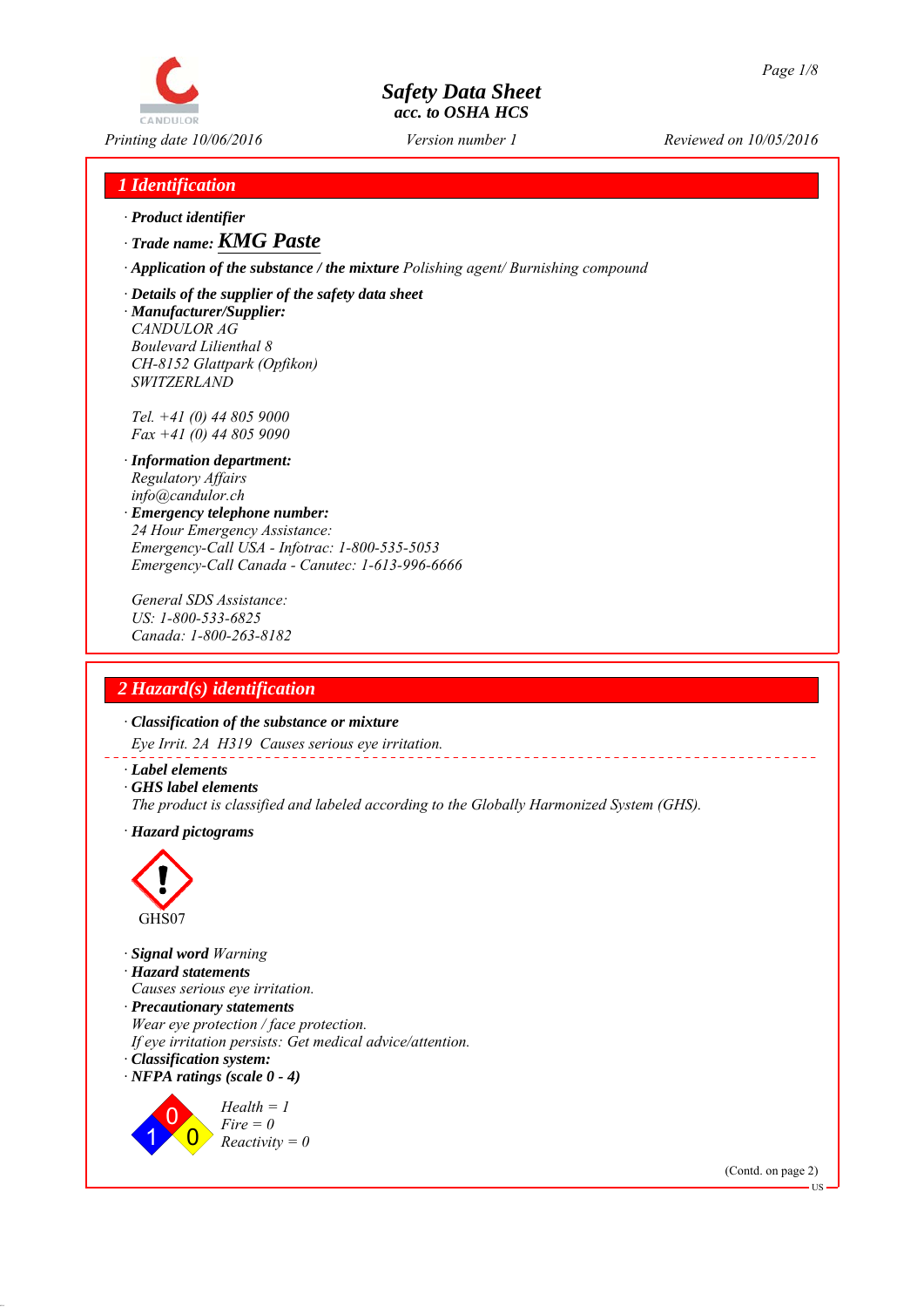*Printing date 10/06/2016 Reviewed on 10/05/2016 Version number 1*

*Trade name: KMG Paste*

(Contd. of page 1)

*∙ HMIS-ratings (scale 0 - 4)*

**HEALTH**  FIRE  $\boxed{\text{REACTIVITY} \boxed{0}}$  Reactivity = 0 1  $\boxed{0}$ *Health = 1 Fire = 0*

*∙ Other hazards*

*∙ Results of PBT and vPvB assessment*

*∙ PBT: Not applicable.*

*∙ vPvB: Not applicable.*

## *3 Composition/information on ingredients*

#### *∙ Chemical characterization: Mixtures*

*∙ Description: Mixture of the substances listed below with nonhazardous additions.*

#### *∙ Dangerous components:*

*CAS: 64742-48-9 Naphtha (petroleum), hydrotreated heavy 25-50%*

*CAS: 544-60-5 Ammoniumoleat 10%*

## *4 First-aid measures*

#### *∙ Description of first aid measures*

*∙ After inhalation:*

*Supply fresh air; consult doctor in case of complaints.*

- *In case of unconsciousness place patient stably in side position for transportation.*
- *∙ After skin contact: Immediately wash with water and soap and rinse thoroughly.*
- *∙ After eye contact: Rinse opened eye for several minutes under running water. Then consult a doctor.*
- *∙ After swallowing:*
- *Rinse out mouth and then drink plenty of water.*

*Do not induce vomiting; immediately call for medical help.*

*∙ Information for doctor:*

*∙ Most important symptoms and effects, both acute and delayed No further relevant information available.*

*∙ Indication of any immediate medical attention and special treatment needed*

*If swallowed or in case of vomiting, danger of entering the lungs.*

## *5 Fire-fighting measures*

- *∙ Extinguishing media*
- *∙ Suitable extinguishing agents:*
- *CO2, extinguishing powder or water spray. Fight larger fires with water spray or alcohol resistant foam. ∙ For safety reasons unsuitable extinguishing agents: Water with full jet*
- *∙ Special hazards arising from the substance or mixture*
- *During heating or in case of fire poisonous gases are produced.*
- *∙ Advice for firefighters*
- *∙ Protective equipment:*

*Do not inhale explosion gases or combustion gases. Wear self-contained respiratory protective device.*

(Contd. on page 3)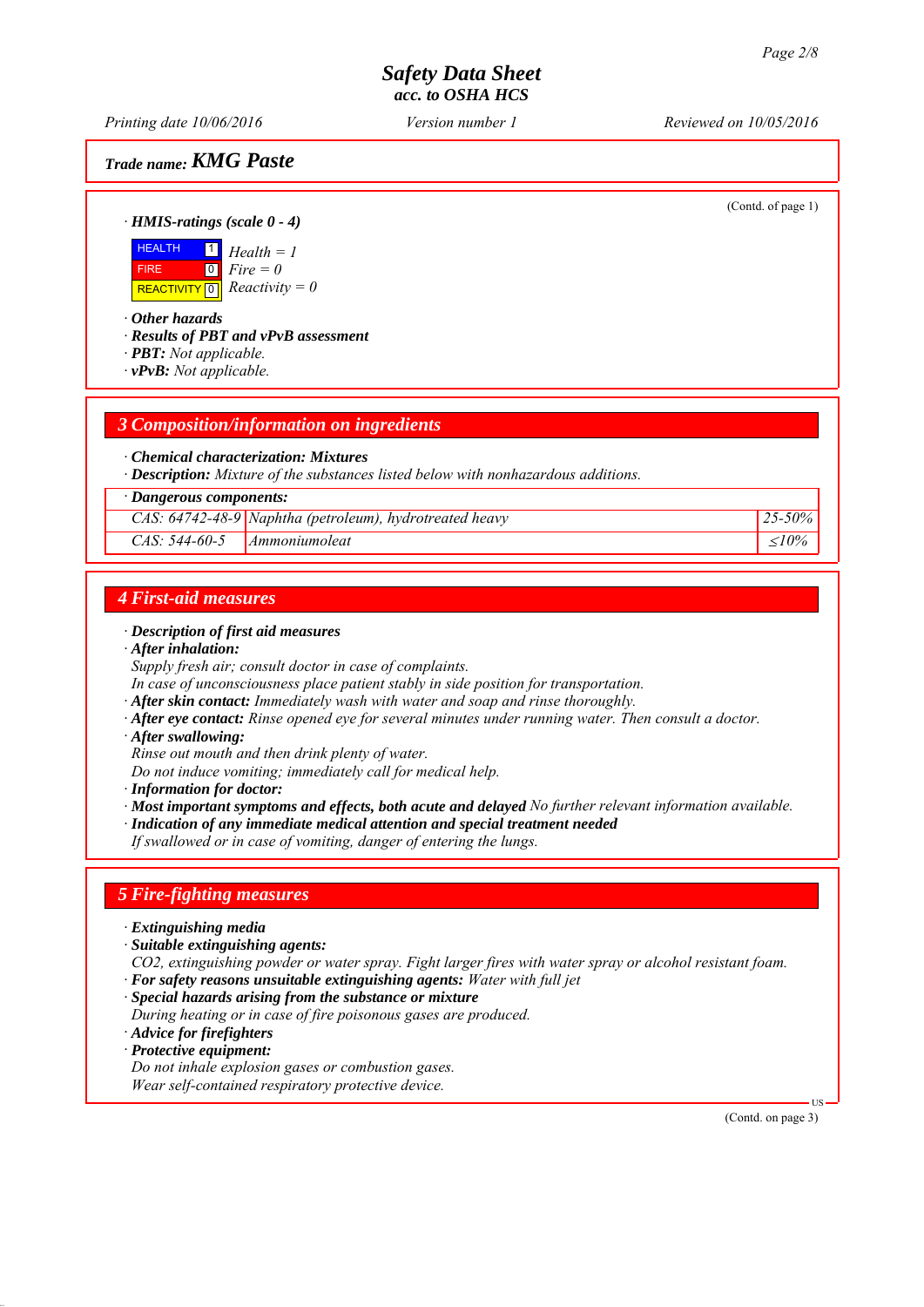*Printing date 10/06/2016 Reviewed on 10/05/2016 Version number 1*

# *Trade name: KMG Paste*

(Contd. of page 2)

## *6 Accidental release measures*

*∙ Personal precautions, protective equipment and emergency procedures Wear protective clothing. Ensure adequate ventilation Particular danger of slipping on leaked/spilled product. ∙ Environmental precautions: Do not allow to enter sewers/ surface or ground water.*

*∙ Methods and material for containment and cleaning up:*

*Ensure adequate ventilation. Absorb with liquid-binding material (sand, diatomite, acid binders, universal binders, sawdust). Dispose contaminated material as waste according to item 13.*

*∙ Reference to other sections*

*See Section 7 for information on safe handling. See Section 8 for information on personal protection equipment. See Section 13 for disposal information.*

# *7 Handling and storage*

*∙ Handling:*

*∙ Precautions for safe handling*

*Only adequately trained personnel should handle this product. For use in dentistry only.*

- *∙ Information about protection against explosions and fires: No special measures required.*
- *∙ Conditions for safe storage, including any incompatibilities*
- *∙ Storage:*
- *∙ Requirements to be met by storerooms and receptacles: Store only in the original receptacle.*
- *∙ Information about storage in one common storage facility: Store away from oxidizing agents.*
- *∙ Further information about storage conditions:*
- *Store in dry conditions. Protect from frost.*

*∙ Specific end use(s) No further relevant information available.*

# *8 Exposure controls/personal protection*

*∙ Additional information about design of technical systems: No further data; see item 7.*

- *∙ Control parameters*
- *∙ Components with limit values that require monitoring at the workplace:*

*The product does not contain any relevant quantities of materials with critical values that have to be monitored at the workplace.*

- *∙ Additional information: The lists that were valid during the creation were used as basis.*
- *∙ Exposure controls*
- *∙ Personal protective equipment:*
- *∙ General protective and hygienic measures:*
- *Usual hygienic measures for dental practice and dental laboratories.*
- *Keep away from foodstuffs, beverages and feed.*

*Wash hands before breaks and at the end of work.*

- *Avoid contact with the eyes and skin.*
- *∙ Breathing equipment:*

*In case of brief exposure or low pollution use respiratory filter device. In case of intensive or longer exposure use respiratory protective device that is independent of circulating air.*

(Contd. on page 4)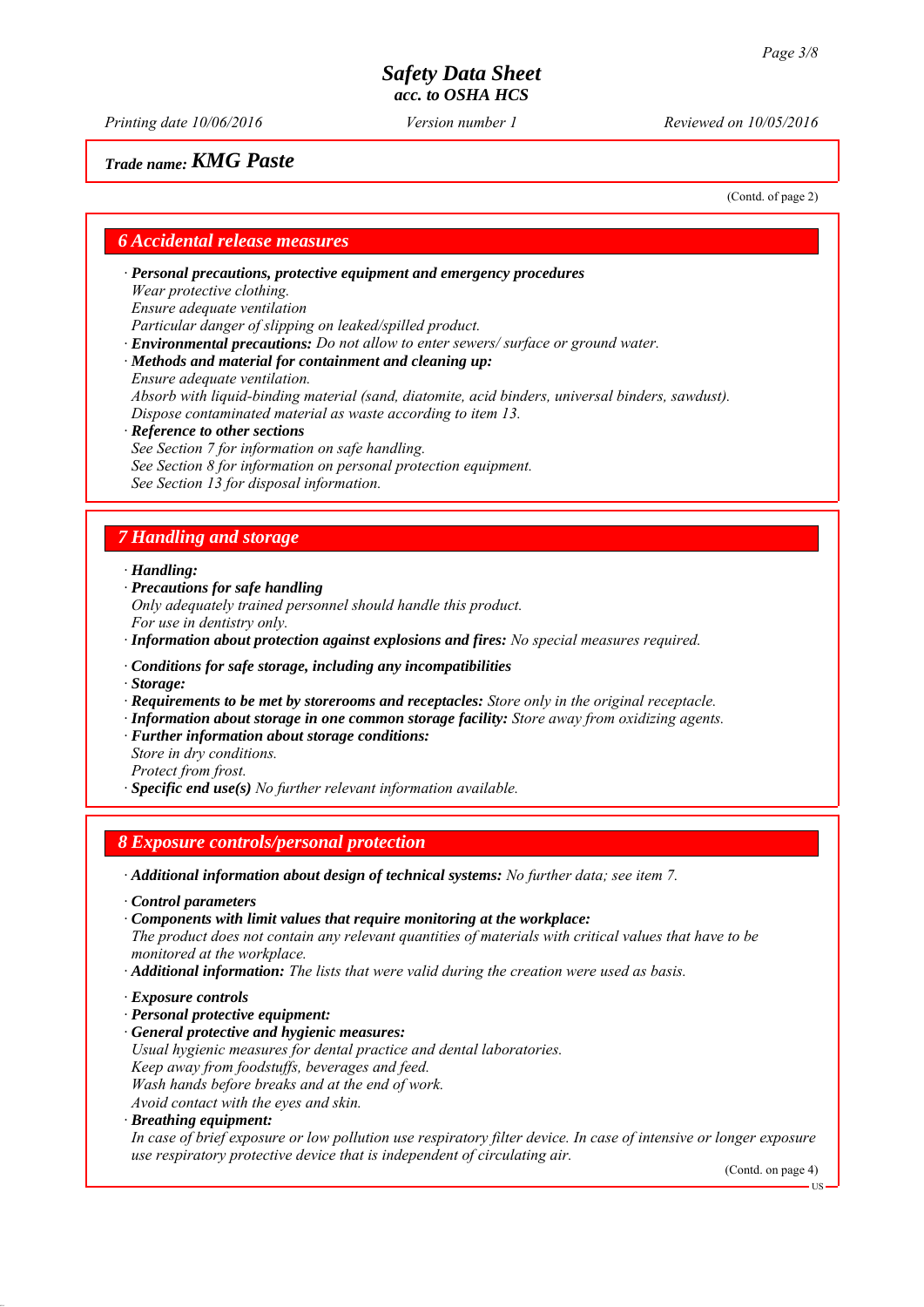*Printing date 10/06/2016 Reviewed on 10/05/2016 Version number 1*

# *Trade name: KMG Paste*

(Contd. of page 3)

US

#### *∙ Protection of hands:*



*The glove material has to be impermeable and resistant to the product/ the substance/ the preparation. Due to missing tests no recommendation to the glove material can be given for the product/ the preparation/ the chemical mixture.*

*Selection of the glove material on consideration of the penetration times, rates of diffusion and the degradation*

*After use of gloves apply skin-cleaning agents and skin cosmetics.*

*∙ Material of gloves*

*Nitrile rubber, NBR*

*The selection of the suitable gloves does not only depend on the material, but also on further marks of quality and varies from manufacturer to manufacturer. As the product is a preparation of several substances, the resistance of the glove material can not be calculated in advance and has therefore to be checked prior to the application.*

*∙ Penetration time of glove material*

*The exact break through time has to be found out by the manufacturer of the protective gloves and has to be observed.*

*∙ Eye protection:*



*Tightly sealed goggles*

# *9 Physical and chemical properties*

| · Information on basic physical and chemical properties<br><b>General Information</b>                     |                                               |  |
|-----------------------------------------------------------------------------------------------------------|-----------------------------------------------|--|
| $\cdot$ Appearance:                                                                                       |                                               |  |
| Form:                                                                                                     | Pasty                                         |  |
| Color:                                                                                                    | Pink                                          |  |
| $\cdot$ Odor:                                                                                             | Like ammoniac                                 |  |
| · Odor threshold:                                                                                         | Not determined.                               |  |
| $\cdot$ pH-value at 20 $\cdot$ C (68 $\cdot$ F):                                                          | $9.5 - 11.4$                                  |  |
| $\cdot$ Change in condition<br><b>Melting point/Melting range:</b><br><b>Boiling point/Boiling range:</b> | <i>Undetermined</i><br>> 100 °C (> 212 °F)    |  |
| $\cdot$ Flash point:                                                                                      | Not applicable.                               |  |
| · Flammability (solid, gaseous):                                                                          | Not applicable.                               |  |
| · Ignition temperature:                                                                                   |                                               |  |
| Decomposition temperature:                                                                                | Not determined.                               |  |
| $\cdot$ Auto igniting:                                                                                    | Product is not selfigniting.                  |  |
| $\cdot$ Danger of explosion:                                                                              | Product does not present an explosion hazard. |  |
| $\cdot$ Explosion limits:                                                                                 |                                               |  |
| Lower:                                                                                                    | Not determined                                |  |
| <b>Upper:</b>                                                                                             | Not determined.                               |  |
|                                                                                                           | (Cond. on page 5)                             |  |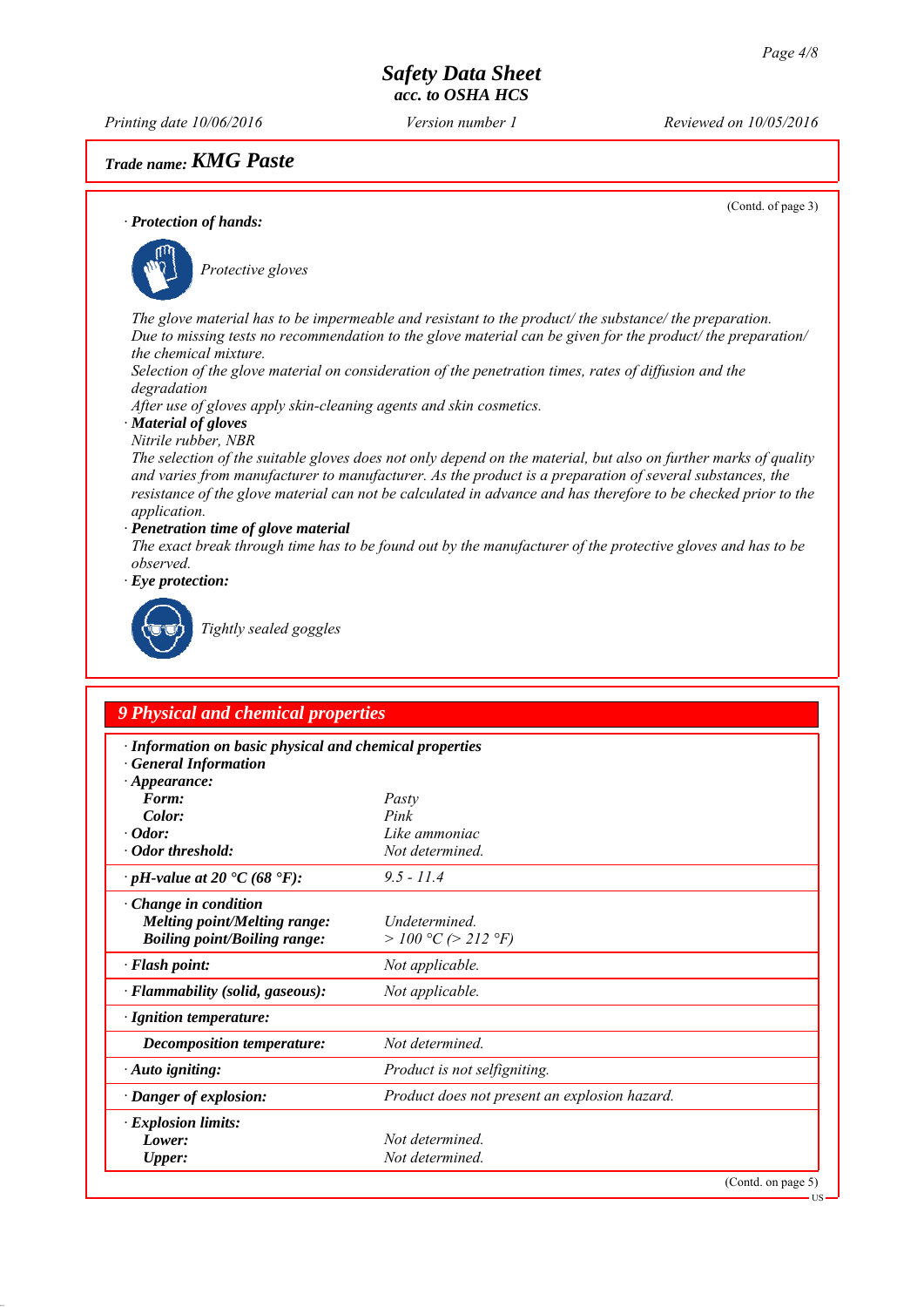*Printing date 10/06/2016 Reviewed on 10/05/2016 Version number 1*

*Trade name: KMG Paste*

|                                                            | (Contd. of page 4)                                   |  |
|------------------------------------------------------------|------------------------------------------------------|--|
| · Vapor pressure:                                          | Not applicable.                                      |  |
| $\cdot$ Density at 20 $\cdot$ C (68 $\cdot$ F):            | 1.13 - 1.17 g/cm <sup>3</sup> (9.43 - 9.764 lbs/gal) |  |
| $\cdot$ Relative density                                   | Not determined                                       |  |
| · Vapor density                                            | Not applicable.                                      |  |
| $\cdot$ Evaporation rate                                   | Not applicable.                                      |  |
| $\cdot$ Solubility in / Miscibility with                   |                                                      |  |
| Water:                                                     | Dispersible.                                         |  |
| · Partition coefficient (n-octanol/water): Not determined. |                                                      |  |
| $\cdot$ Viscosity:                                         |                                                      |  |
| Dynamic:                                                   | Not applicable.                                      |  |
| Kinematic:                                                 | Not applicable.                                      |  |
| $\cdot$ Other information                                  | No further relevant information available.           |  |

# *10 Stability and reactivity*

- *∙ Reactivity No further relevant information available.*
- *∙ Chemical stability Stable under normal handling and storage conditions.*
- *∙ Thermal decomposition / conditions to be avoided: No decomposition if used according to specifications.*
- *∙ Possibility of hazardous reactions Reacts with strong acids and oxidizing agents.*
- *∙ Conditions to avoid No further relevant information available.*
- *∙ Incompatible materials: No further relevant information available.*
- *∙ Hazardous decomposition products: None under normal conditions of storage and use.*

# *11 Toxicological information*

*∙ Information on toxicological effects*

- *∙ Acute toxicity:*
- *∙ on the skin: No irritant effect.*
- *∙ on the eye: Irritating effect.*
- *∙ Sensitization: No sensitizing effects known.*
- *∙ Additional toxicological information: No further relevant information available.*

#### *∙ Carcinogenic categories*

- *∙ IARC (International Agency for Research on Cancer)*
- *CAS: 8008-20-6 Kerosine (petroleum) 2B*

#### *∙ NTP (National Toxicology Program)*

*None of the ingredients is listed.*

*∙ OSHA-Ca (Occupational Safety & Health Administration)*

*None of the ingredients is listed.*

# *12 Ecological information*

*∙ Toxicity*

- *∙ Aquatic toxicity: No further relevant information available.*
- *∙ Persistence and degradability No further relevant information available.*
- *∙ Behavior in environmental systems:*
- *∙ Bioaccumulative potential No further relevant information available.*
- *∙ Mobility in soil No further relevant information available.*

(Contd. on page 6)

US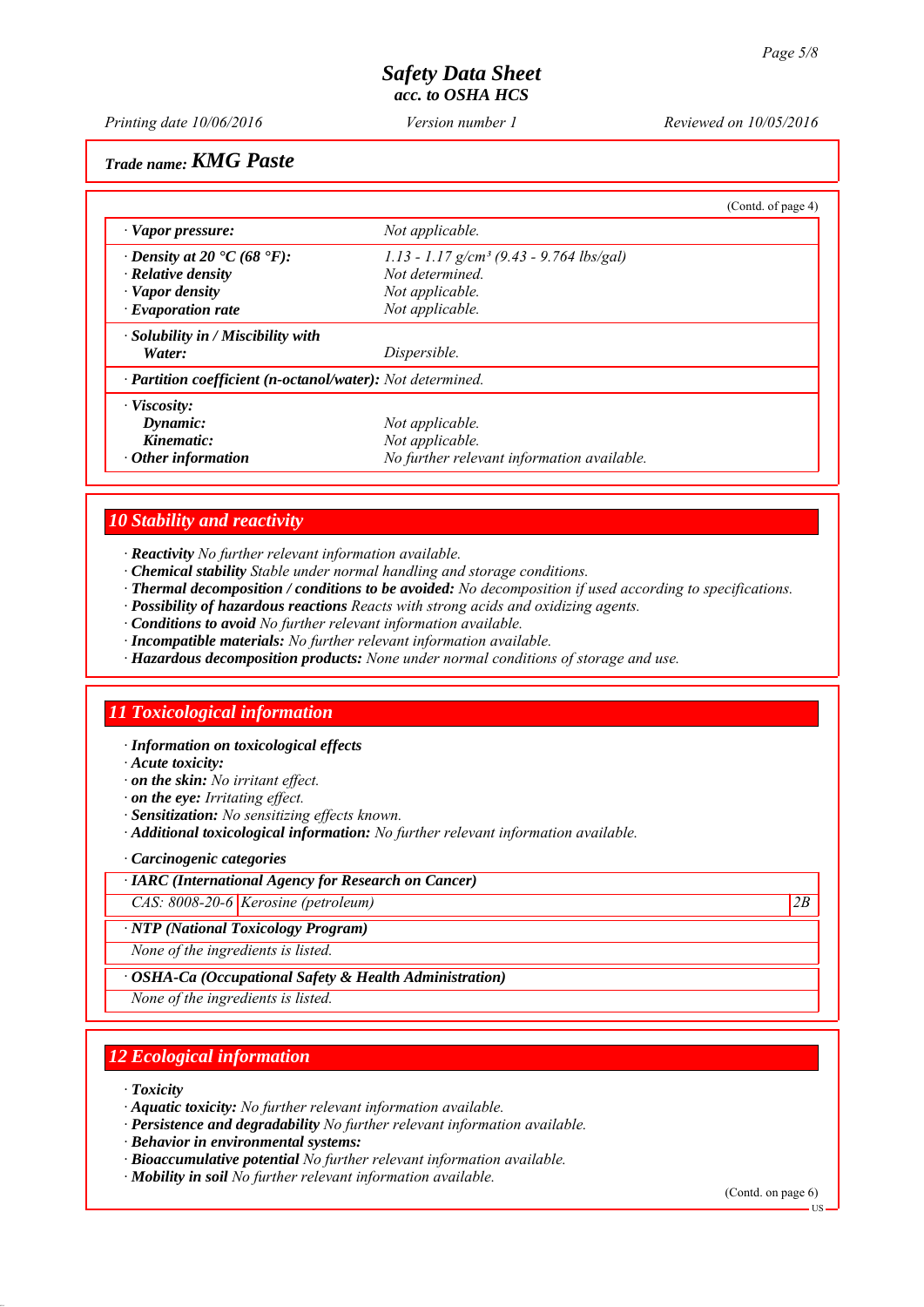*Printing date 10/06/2016 Reviewed on 10/05/2016 Version number 1*

# *Trade name: KMG Paste*

(Contd. of page 5)

*∙ Additional ecological information:*

*∙ General notes:*

*Rinse off of bigger amounts into drains or the aquatic environment may lead to increased pH-values. A high pH-value harms aquatic organisms. In the dilution of the use-level the pH-value is considerably reduced, so that after the use of the product the aqueous waste, emptied into drains, is only low water-dangerous. Water hazard class 1 (Self-assessment): slightly hazardous for water*

*Do not allow undiluted product or large quantities of it to reach ground water, water course or sewage system.*

*∙ Results of PBT and vPvB assessment*

*∙ PBT: Not applicable.*

*∙ vPvB: Not applicable.*

*∙ Other adverse effects No further relevant information available.*

#### *13 Disposal considerations*

*∙ Waste treatment methods*

*∙ Recommendation:*

*Take to an approved landfill or a waste incineration plant, under conditions approved by the local authority.*

*∙ Uncleaned packagings:*

*∙ Recommendation: Disposal must be made according to official regulations.*

| <b>14 Transport information</b>                                                     |                                                                                      |
|-------------------------------------------------------------------------------------|--------------------------------------------------------------------------------------|
| $\cdot$ UN-Number<br>· DOT, ADR, RID, ADN, ADN, IMDG, IATA Void                     |                                                                                      |
| $\cdot$ UN proper shipping name<br>· DOT, ADR, RID, ADN, ADN, IMDG, IATA Void       |                                                                                      |
| $\cdot$ Transport hazard class(es)                                                  |                                                                                      |
| · DOT, ADR, RID, ADN, ADN, IMDG, IATA<br>· Class                                    | Void                                                                                 |
| · Packing group<br>· DOT, ADR, RID, ADN, IMDG, IATA                                 | Void                                                                                 |
| · Environmental hazards:<br>· Marine pollutant:                                     | No                                                                                   |
| $\cdot$ Special precautions for user                                                | Not applicable.                                                                      |
| · Transport in bulk according to Annex II of<br><b>MARPOL73/78 and the IBC Code</b> | Not applicable.                                                                      |
| · Transport/Additional information:                                                 | Product is not classified as a dangerous good for transport<br>$(ADR, IMDG, IATA)$ . |
| $\cdot$ UN "Model Regulation":                                                      | Void                                                                                 |

(Contd. on page 7)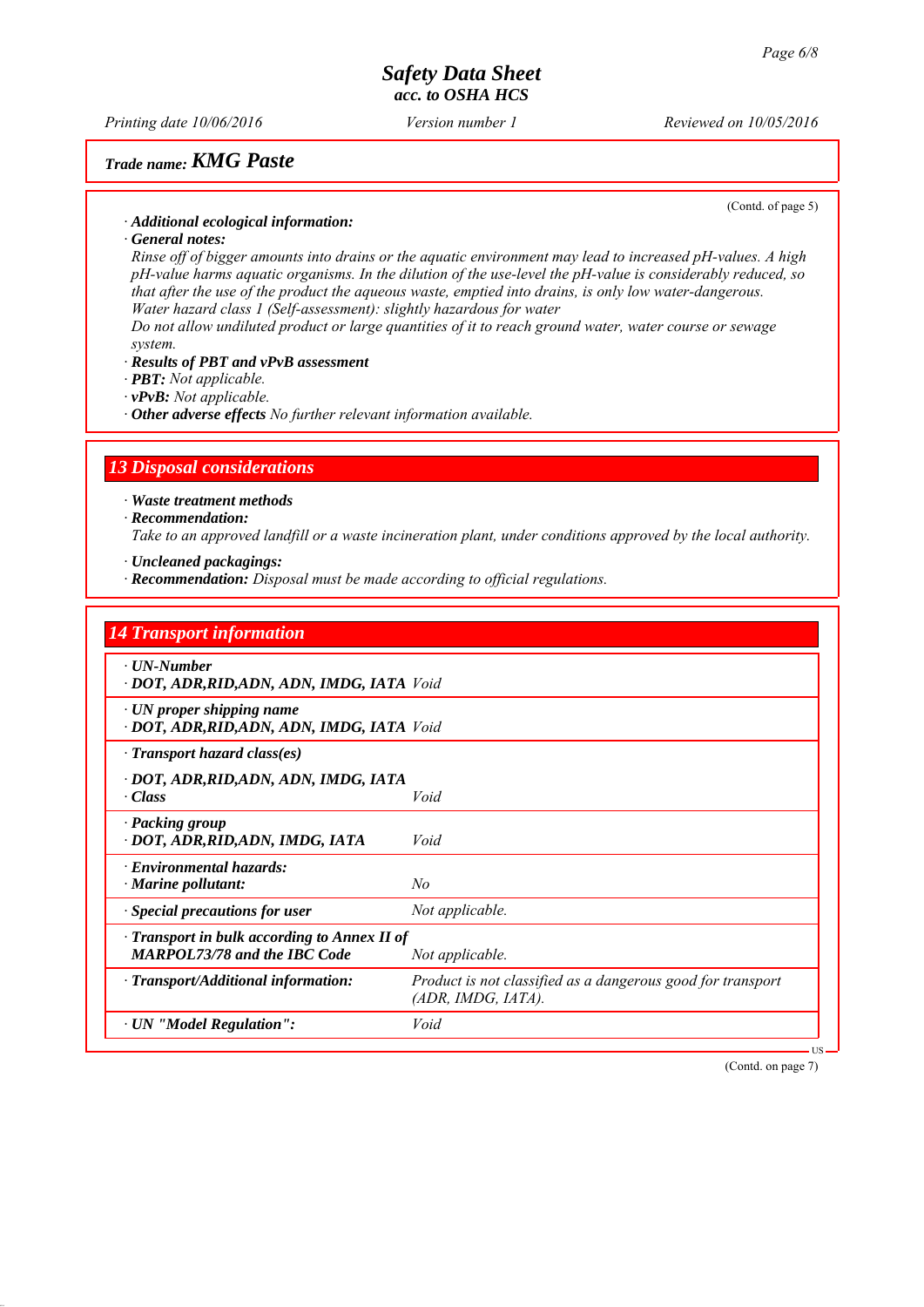*Printing date 10/06/2016 Reviewed on 10/05/2016 Version number 1*

(Contd. of page 6)

*Trade name: KMG Paste*

*15 Regulatory information*

*∙ Safety, health and environmental regulations/legislation specific for the substance or mixture*

*∙ Sara*

*∙ Section 355 (extremely hazardous substances):*

*None of the ingredients is listed.*

*∙ Section 313 (Specific toxic chemical listings):*

*CAS: 1336-21-6 ammonia*

*∙ TSCA (Toxic Substances Control Act):*

*All ingredients are listed.*

*∙ Proposition 65*

*∙ Chemicals known to cause cancer:*

*None of the ingredients is listed.*

*∙ Chemicals known to cause reproductive toxicity for females:*

*None of the ingredients is listed.*

*∙ Chemicals known to cause reproductive toxicity for males:*

*None of the ingredients is listed.*

*∙ Chemicals known to cause developmental toxicity:*

*None of the ingredients is listed.*

#### *∙ Carcinogenic categories*

*∙ EPA (Environmental Protection Agency)*

*None of the ingredients is listed.*

*∙ TLV (Threshold Limit Value established by ACGIH)*

*CAS: 8008-20-6 Kerosine (petroleum) A3*

*∙ NIOSH-Ca (National Institute for Occupational Safety and Health)*

*None of the ingredients is listed.*

*∙ GHS label elements*

*The product is classified and labeled according to the Globally Harmonized System (GHS).*

*∙ Hazard pictograms*



*∙ Signal word Warning*

*∙ Hazard statements*

*Causes serious eye irritation.*

*∙ Precautionary statements Wear eye protection / face protection. If eye irritation persists: Get medical advice/attention.*

*∙ National regulations:*

*∙ Other regulations, limitations and prohibitive regulations*

*This product is classified as a medical device under US and Canadian regulations and has been reviewed by the US Food and Drug Administration and Health Canada.*

(Contd. on page 8)